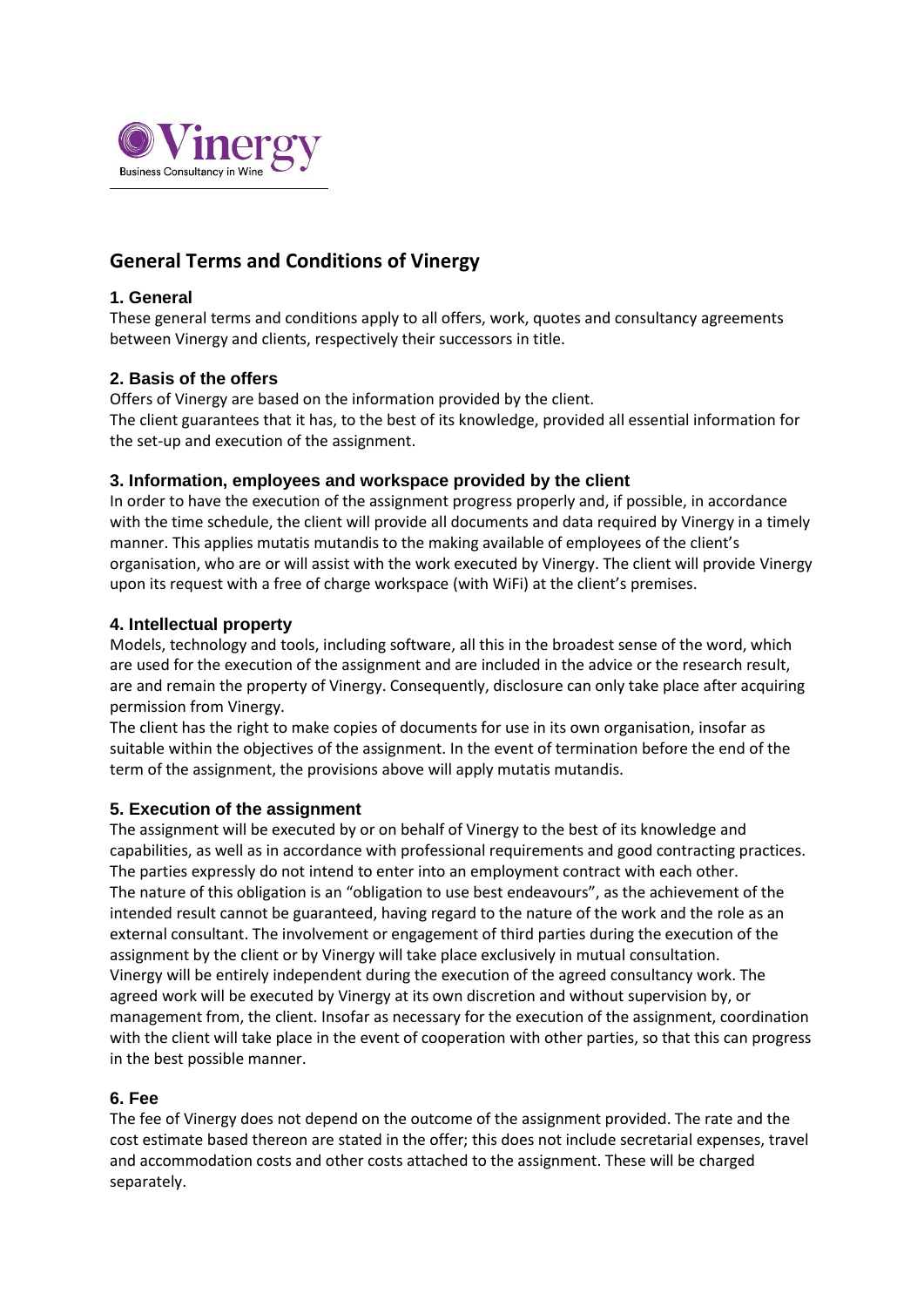## **7. Payment terms**

The fee and costs as referred to in article 6 which are not included in the rates will be charged to the client by means of an advance invoice or after completion of the work.

Payment must take place within 15 days after the invoice date.

After this due date, Vinergy will be entitled to charge the statutory interest, without the requirement of notice of default. If payment is not forthcoming, Vinergy can suspend the execution of the assignment by relying on the exception of non-performance (i.e. the legal right to suspend one's performance for as long as there is failure of performance on the part of the other party). If the client is in default or fails in another manner in the fulfilment of one or more of its obligations, all reasonable costs, judicial as well as extrajudicial, for payment collection of the invoice will be at the expense of the client.

If the assignment is provided by more than one client, all clients will be jointly and severally liable for the fulfilment of the obligations as stated in this article (regardless of the name details of the invoice).

## **8. Change of the assignment or contract extras**

The client accepts that the time planning of the assignment can be influenced, if the parties agree in the interim to add to or change the approach, working method or extent of the assignment and/or the work ensuing therefrom. If the interim change of the assignment or the execution of the assignment arises through the actions of the client, Vinergy will make the necessary adjustments, if necessary with regard to the quality of the provision of services. If such an adjustment results in contract extras, this will be confirmed to the client as an additional assignment.

## **9. Cancellation provisions**

Vinergy retains the right to charge 100% of the costs for consultancy work (as described in the offer) in the event of cancellation within three weeks prior to the date.

The following arrangement applies to seminars, master classes, training courses and work conferences: in the event of cancellation three weeks prior to the date, Vinergy retains the right to charge 50% of the fee and 100% of the costs. In the event of cancellation less than one week prior to the date, 75% of the fee and 100% of the costs will be charged on.

## **10. Duration and ending of the assignment**

The duration of the assignment depends not only on the efforts on the part of Vinergy, but also on a variety of factors such as the quality of the information received by Vinergy and the cooperation that is provided. Consequently, Vinergy cannot state exactly in advance how long the throughput time of the assignment will be.

The client states to expressly agree to Vinergy also executing work for the benefit of other clients.

# **11. Termination before the end of term of the assignment**

The parties may terminate the agreement prematurely and unilaterally if one of the parties is of the opinion that execution of the assignment in conformity with the confirmed offer and any later additional assignment specifications has become impossible. The other party must be notified of this in writing stating reasons. Vinergy will be entitled to invoice the amount of the offer which has not yet been paid.